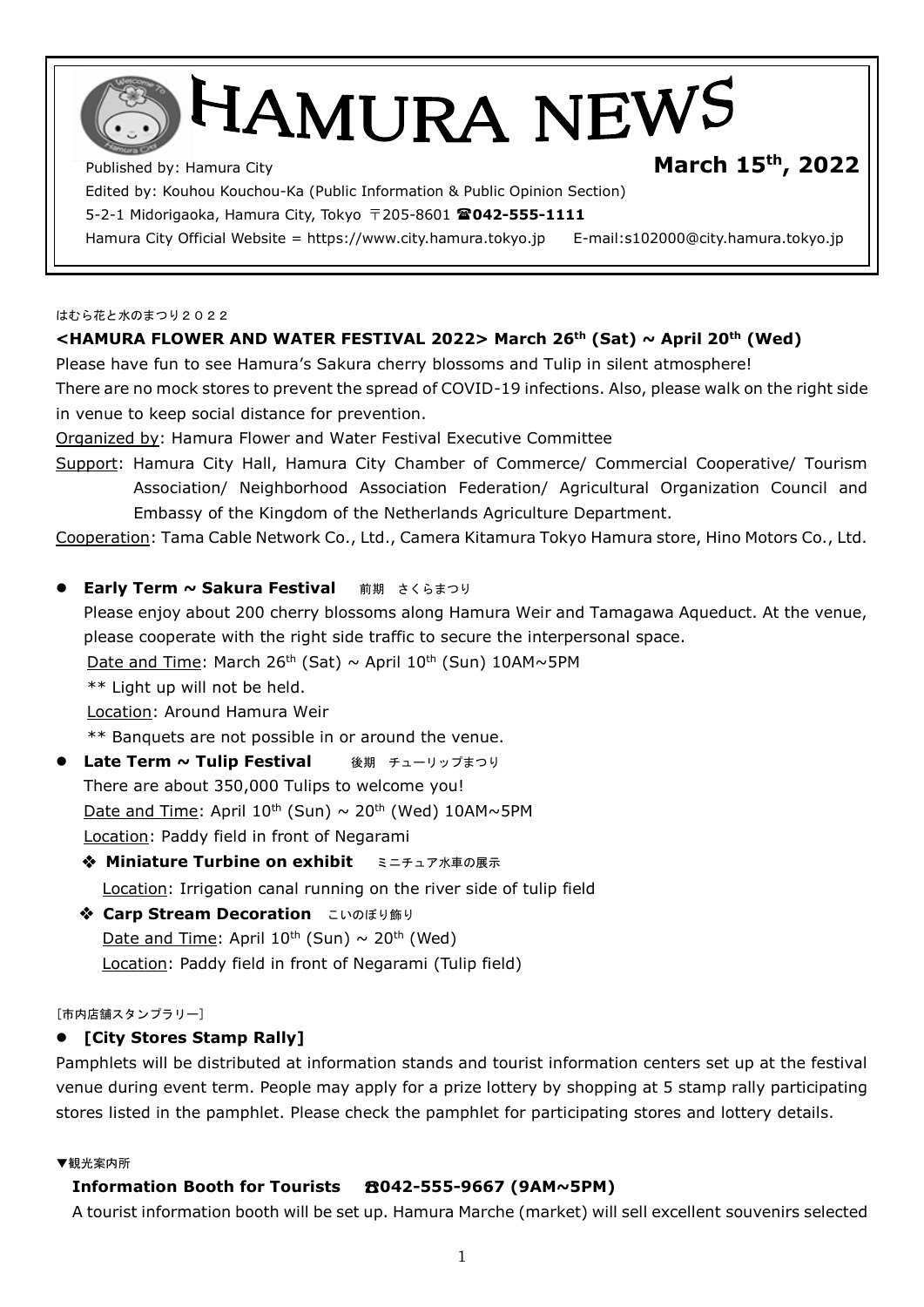from city wide providers!

Location: 1-13-15 Hanehigashi, Hamura City (Hamura Station West Entrance)

Close day: During March  $\sim$  May, close Tuesday and Wednesday but open within Hamura Flower and Water Festival period.

# **Rental-Cycle**

Bicycles can be rented for on-site use. Fee is ¥300 for 3 hours. ¥500 if exceeding 3 hours. Renta-Cycle time: 9AM~4PM (please return till 5PM)

**※ Volunteers Wanted for Hamura Tourism Association >** 観光協会協力員 (ボランティア) 募集

Hamura Tourism Association (Kankou Kyoukai) organizes various events, such as the "Hamura Flowers and Water Festival", "Flowers Contest", and "Tulips Ownership". If you are interested in participating in these events as a volunteer, please contact us!

# **Hamura Flowers and Water Festival Photo Contest** 「写真コンクール」作品募集

 Theme: Any flowers photos at city (not only in festival scenes taken) may apply for contest. \*For more information see Kankou Kyoukai website or brochure distributed at Kankou Kyoukai Office Apply and Inquiries: Till May 13<sup>th</sup> (Fri), Hamura Kankou Kyoukai <sup>2</sup>042-555-9667

# おうちでも楽しもう! 「はむらの桜とチューリップ」

# **<Let us enjoy at home ~ "Hamura Sakura and Tulips">**

Please post the picture of "Hamura Sakura and Tulips" taken by everyone via Instagram (SNS). At that time, please tag "#Ai Hamura". Let's enjoy "Hamura Sakura and Tulips" at home through photos and videos. The official Instagram of Hamura City conveys the charm of Hamura from various angles, so please follow us.

Inquiries: Kouho Kouchou Ka, City Promotion Section TExt. 341

はむら花と水のまつり開催期間中の交通案内

# ≪ **Transportation and Parking Information** ≫

- ▶ Designated Event Parking: ¥500.- (Site Maintenance & Service Charge)
- **•** Sakura Festival Temporary Parking Term: March 26<sup>th</sup> (Sat)  $\sim$  April 10<sup>th</sup> (Sun) 9AM $\sim$ 5PM
- **•** Tulip Festival Temporary Parking Term: April  $10^{th}$  (Sun)  $\sim 20^{th}$  (Wed) 9AM  $\sim 5:30$ PM
	- \*\* Please check city official website to get detail map of Temporary Parking locations.
- ▶ JR 'Holiday Kaisoku Okutam*a'* Express Train will make a stop at *Hamura*

 The express trains will make a special stop at JR *Hamura* Station during the Flowers & Water Festival. Saturdays and Sundays between March 26<sup>th</sup> (Sat)  $\sim$  April 17<sup>th</sup> (Sun).

▶ Community Bus "Hamuran*"* will be changed But Stops

 During Tulip festival, heavy traffic is expected around the event sites. Bus Stops will not be available on Saturdays and Sundays. A temporary bus stop will be set up on the west side of Tamagawa Shrine along the Okutama Highway.

Bus Stops that will be not available  $\sim$  "Ippoin" and "Ikoinosato"

Inquiries: Toshi Keikaku Ka, Jutaku. Kotsu Kakari Ext. 276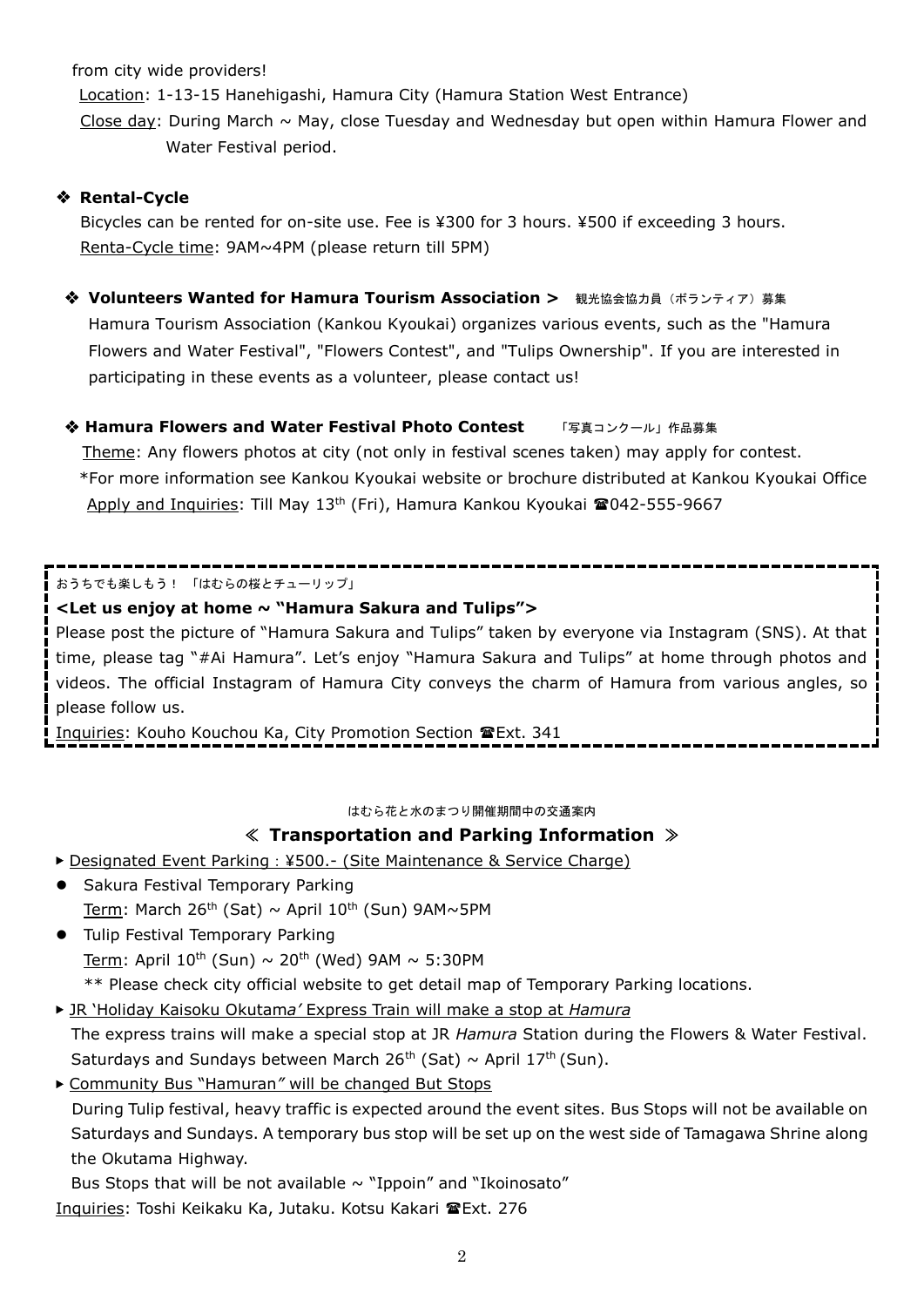同時開催 JR 東日本「駅からハイキング」

# **<JR East "Hiking from the Station" will be held simultaneously>**

Along with the Hamura Flower and Water Festival, JR East "Hiking from the Station" will also be held. Hamura City Tourist Information Center started route of Hamura Weir ~ Tulip Field ~ Ozaku Intake Weir  $\sim$  Kabe Station under the theme "Hamura Spring Flowers and Water Travel  $\sim$  The road from Cherry Blossoms to Tulip along the Tama River". For further information, please search "Hiking from the Station" from website.

Term: March 26<sup>th</sup> (Sat)  $\sim$  April 10<sup>th</sup> (Sun)

Inquiries: Hamura Tourism Association **2042-555-9667** and Industry Promotion Division, Commerce,

#### Industry and Tourism Section **雪Ext. 657**

マイナポイント第 2 弾が開始されました!

# **<THE 2ND PROMOTION OF "MINA POINT" HAS STARTED! >**

"The 2<sup>nd</sup> promotion of MINA POINT" is being implemented for those who applied for My Number Card by the end of September, 2022.

Inquiries: About My Number System / Mina Point Information Promotion Division Ext.541

Regarding the issuance of My Number Cards, Shimin Ka, Uketsuke @Ext.122

- [1] Point's worth up to ¥5,000 will be given to those who newly acquire a My Number Card.
- [2] Point's worth up to ¥7,500 will be given to those who apply for use a health insurance card.
- [3] Point's worth up to ¥7,500 will be given to those who have registered a public money receiving account.
- $[1]$  has been implemented since January 1st
- [2] and [3] are scheduled to be implemented around June, 2022.
	- \*\*\* The details will be informed as soon as details are decided.

#### マイナンバーカードを新規に取得した方に最大 5,000 円分のポイント付与

- [1] Points worth up to ¥5,000/- will be given to those who newly acquire a My Number Card.
	- Details: If you charge or shop with a private cashless payment services (eligible electronic money, QR code payment etc.), the upper limit will be according to the usage amount up to ¥5,000
	- \*\* Those who applied for the 1<sup>st</sup> promotion and have already received points worth ¥5,000 are not eligible.

Term: Till February 28th, 2023

Point Grant Rate: 25% of charge or shopping amount

Maximum points: ¥5,000 (for charges or shopping up to ¥20,000)

\*\* Eligible payment services, point contents, usage methods, timing of grants and expiration dates vary depending on the payment service, please check it on the "Search for applicable payment services" page on the Mina Point website.

#### ●マイナポイントの申込方法

# How to apply for Mina Points

1) Apply via smartphone

Apply from the "Mina Point App" via your smartphone. The app can be downloaded from the QR code from Hamura News March 15<sup>th</sup> version.

- ※ Please check compatible smartphones on the "list of compatible smartphones for Mina Point App" page.
- 2) Apply at the Mina Point procedure services spots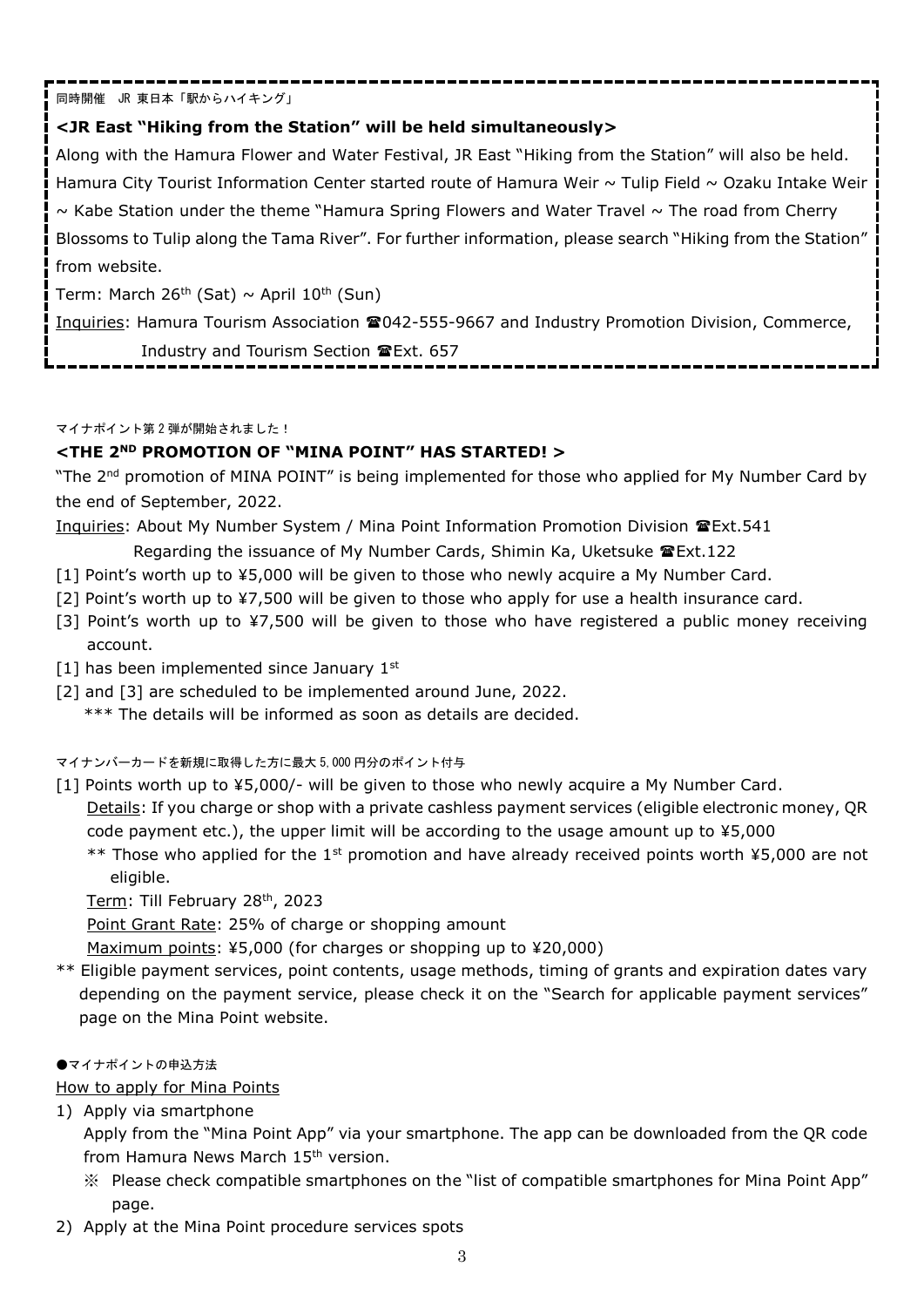Please apply at Mina Point procedure service spots at post offices, convenience stores and mobile phone shops.

Mina Point Procedure service spots  $\sim$  please check via Mina point website and search [Mina Point

procedure spots]

3) Apply from the City Hall

If you cannot apply via smartphone or the Mina Point Procedure Service Spots, you may apply for Mina Point at Hamura City Hall.

Date and Time: Mon~ Fri, 8:30AM~5PM (exclude Noo~1PM) / the 2<sup>nd</sup> and 4<sup>th</sup> Saturday 8:30AM~Noon Location: City Hall 1F Shimin Ka, Uketsuke Kakari

Things to Bring:

- . My number card
- . 4-digits passport set up when receiving the My number card
- . Cashless payment method for applying Mina Points (example: IC card, dedicated App, etc.)
- Note: 申し込むときの注意
	- . Depending on the type of payment service, there are some will require pre-registration. For details, please check the Mina Point website and search for "applicable payment services".
	- . You cannot change the payment service after completing the application for Mina point.
	- . Mina Points cannot be applied through My Number notification card.

| 新型コロナワクチン接種 その22 | <b>VACCINATION OF COVID-19</b> | Part 22 |
|------------------|--------------------------------|---------|
| 5~11 歳の方への接種     |                                |         |

# **<Vaccination For 5 to 11 Years Old Children>**

**To Parents** ~ 保護者の方へ

◎ Vaccine to be used Use Pfizer's vaccine for ages  $5~11$ . This is vaccine for children (\*). Usually, it is twice vaccinations with an interval of 3 weeks.

- (\*) The active ingredient is 1/3 that of Products over 12 years old.
- $\odot$  Eligibility: Age 5  $\sim$  11 children
- ◎ In particular, it is recommend vaccination for children with underlying diseases (\*) that have a high risk of becoming severe, such as chronic respiratory diseases and congenital heart diseases. Please consult with doctor before vaccination.
	- (\*) The Japan Pediatrics Society publishes a list of diseases with a high risk of aggravation of COVID-19 infections.

COVID-19 vaccination is not compulsory. For the children aged  $5 \sim 11$ , it is appropriate to make efforts based on the fact that verification of the effect on Omicron Strains is not definitive. Considering both the advantages and the disadvantages of side reactions of receiving vaccinations, please make a decision on vaccination based on the will of the persons and guardians after fully understanding.

# **<Effect of COVID-19 Vaccine>** 新型コロナワクチンの効果

Q: What kind of effect does the COVID-19 have?

- A: By receiving the COVID-19 Vaccine, symptoms will be less likely to occur even if you are infected with COVID-19. When you receive the vaccine, you will have a mechanism (immunity) to fight the COVID-19 in your body. So if virus enters your body, body will be ready to fight immediately and the symptoms will be less likely to occur. It has been reported that 90.7% of patients aged 5~11 have a preventive effect on the onset after 7 days after the  $2<sup>nd</sup>$  vaccination (\*).
	- (\*) Date before the appearance of the OMICRON strain.

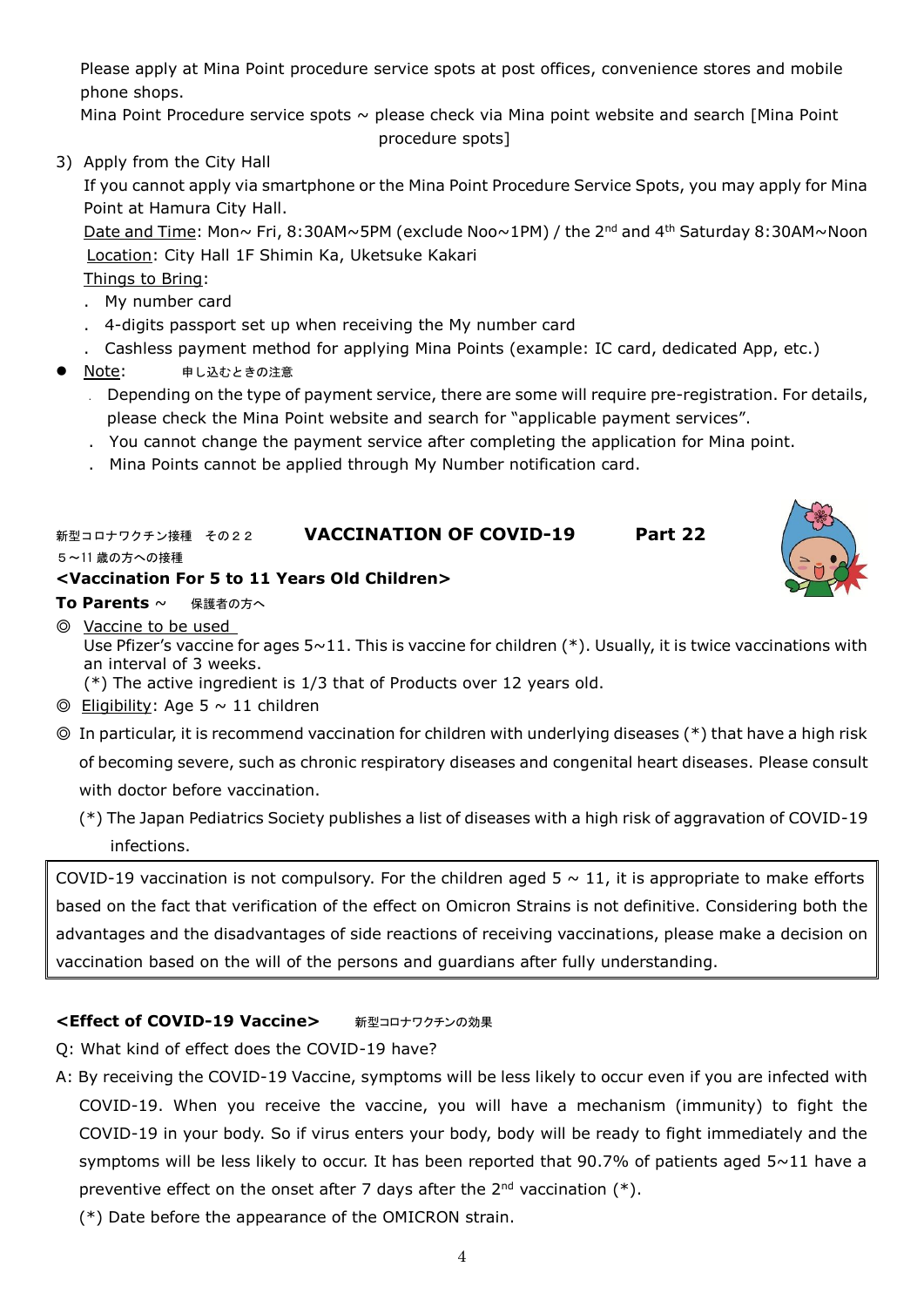#### **<Safety of the COVID-19 Vaccine>** 新型コロナワクチンの安全性

Q: What are the symptoms after child receives the COVID-19 vaccine?

A: The most appearance is  $\sim$  Pain in the injected area.

 Within a few days after receiving the vaccine, the most common symptoms were pain in the injected area, with 74% of the 1<sup>st</sup> vaccination and 71% of 2<sup>nd</sup> vaccination. Many people feel pain at the night or next day after receiving a vaccination rather than after vaccination immediately. Tiredness and fever appeared more often after 2<sup>nd</sup> time than 1<sup>st</sup> time and the fever of 38  $\degree$  C or higher was 2.5% in the 1<sup>st</sup> time and 6.5% in the  $2^{nd}$  time. Most of the symptoms after vaccination are mild or moderate and the information available at this time indicates that there are no significant safety concerns yet.

■ Symptoms that may occur with a few days

| Percentage of people with symptoms | <b>Symptoms</b>                                                           |  |
|------------------------------------|---------------------------------------------------------------------------|--|
| 50% or more                        | Pain in injected area, Tiredness                                          |  |
| $10\% \sim 50\%$                   | Head, redness / swelling of the injected area, muscle<br>pain and chills. |  |
| $1 \sim 10\%$                      | Diarrhea, Fever, Arthralgia, Vomiting                                     |  |

Inquiries: Hamura City New Coronavirus (COVID-19) Call Center <sup>200570-030207, 9AM~5PM</sup> (include Saturday, Sunday and Holidays)

\*\* For people wish to use Phone Relay Services, it is not able to contact Call Center please try to call Kenko Ka (in Hoken Center) Ext.627~630

#### コロナかも?と思った時の相談窓口

# **Consultation Counter when you think it might be COVID-19**

- $\blacklozenge$  What should I do  $\sim$  FEVER
	- 1) Call your home doctor
	- 2) Go to medical facility. Test medical organization

If you do not have home doctor, please check details via Hamura Koho 3/15 version QR code.

3) Tokyo Metropolitan Fever Consultation Center

 $\textcircled{3-5320-4592}$ ,  $\textcircled{3-6258-5780}$  24hours (include Saturdays, Sundays and Holidays)

**OR** Tokyo Metropolitan Fever Consultation Center, Medical Facilities Direct Dial

03-6630-3710 24 hours (include Saturday, Sunday and Holidays)

03-6626-3473 9AM~6PM (include Saturday, Sunday and Holidays)

■陽性と診断されたら…

#### **If you are diagnosed as positive ~**

If you receive a COVID-19 outbreak notification from medical institution, the health center will send a message to your mobile phone number about the next day, please be sure to check it.

■濃厚接触者に該当したら…

# **If you are a close contact person ~**

If you are a close contact, please refrain from going out and observe your health for 7 days form the day after the last contact with the patient with COVID-19 infection (14 days if it is found to be other than Omicron Strain).

**Free PCR Test**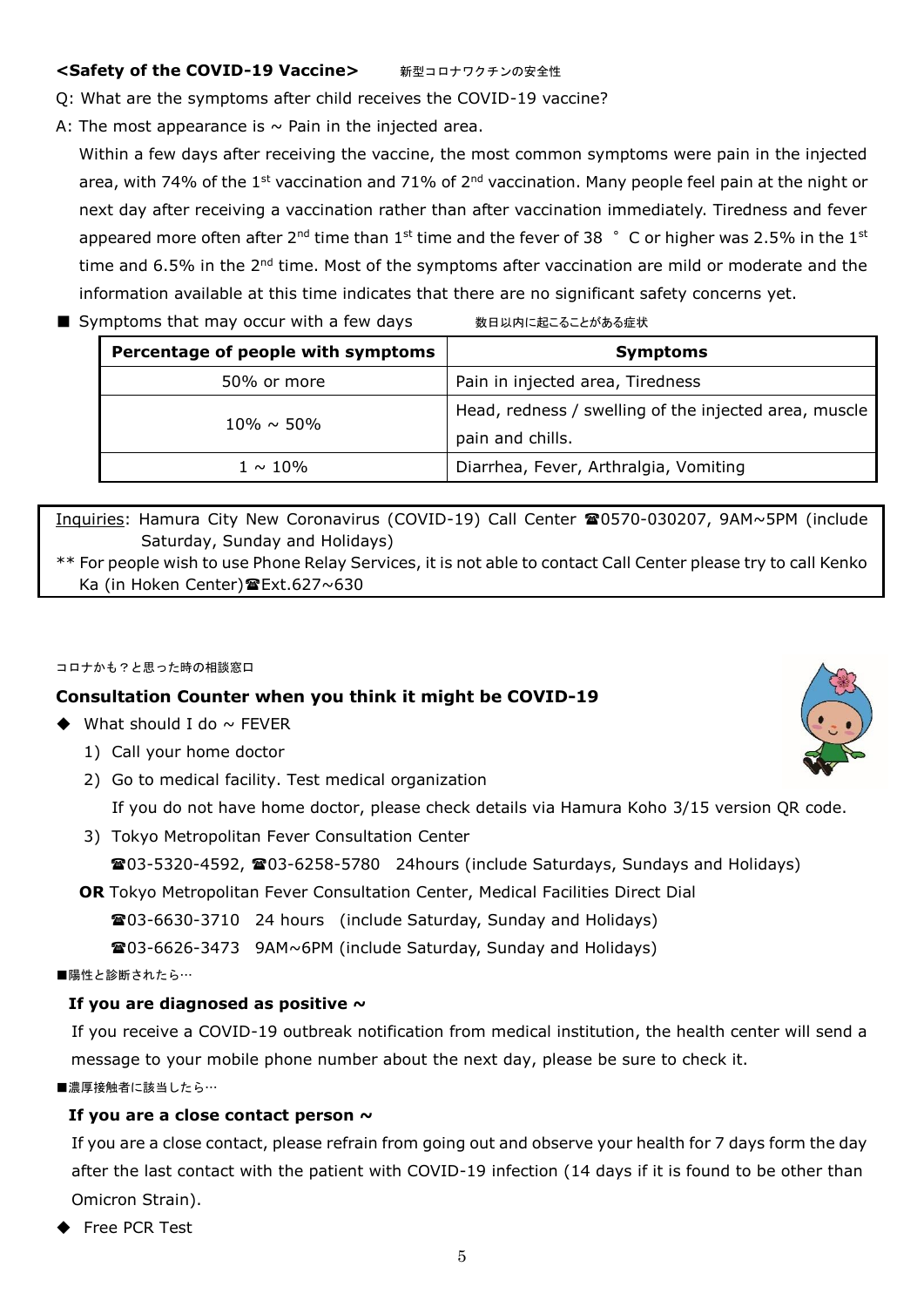Tokyo Metropolitan Free PCR Tests office Call Center  $\sim$  you may consulate test eligibility and location 03-4405-4958 9AM~7PM (including Saturdays, Sundays and Holidays)

# お知らせ **INFORMATIONS** 健康 **HEALTH**

■風しん抗体検査・予防接種 無料クーポン券の有効期間を延長

**<Extension of the validity period of the Rubella Antibody Test / Vaccination Free Coupon>** Rubella will become severe for adults. When a pregnant woman without immune to rubella is infected, a baby with congenital rubella syndrome may be born. In particular, the free coupons of rubella antibody

tests and vaccination will be sent to people with low antibody prevalence. The validity period of the coupon has been extended, so please check the postcard sent to the eligibility as below:

Eligibility: Male was born from April 2<sup>nd</sup>, 1962 to April 1<sup>st</sup>, 1979 (limit once to use)

Expiration Date: Till March 31<sup>st</sup>, 2025 (extended for 3 years)

\*\* Coupons with dates earlier than this still can be used.

\*\* Please check the website of the Ministry of Health, Labor and Welfare for medical institutions that can receive antibody tests and vaccinations.

Inquiries: Kenko Ka (in Hoken Center) Ext. 623

カラダ塾 タンパク質 「足りていますか?~体重コントロール~

# **<Body Weight Control Method ~ "Do you have enough Protein?">**

"Body Cram School" will help you to learn about exercises and meals to create healthy body. The tips of body health that how to eat for getting well protein effects and exercise to control weight.

Date and Time: April 19th (Tue) 10AM~12:30PM

Location: Hoken Center

Eligibility: Hamura Residents Fee: ¥300 (cooking training fee)

Capacity: 12 (in order of application)

Things to Bring: Triangle Bandage, Apron, Writing utensils, Wear mask and Health book (if you have one). How to apply: Starting from March 17<sup>th</sup> (Wed), please call to Kenko Ka (inside of Hoken Center) TExt 625

税金 **TAX**

固定資産課税明細書の送付

# **< Fixed Property Tax Statement will be mailed to Owners >**

The 2021 Fixed Property Tax Statement (固定資産課税明細書) is scheduled to be sent to the applicable residents in the beginning of April. FY2021 Fixed Property Tax Notification (固定資産税納税通知書) will also be mailed to the applicable tax payers in early April.

\*Tax Statement Notice will send out in early May.

Inquiries: City Hall, Kazai Ka, Shisanzei Kakari at <sup>2</sup> Ext. 157

#### 3月下旬に介護保険給付費通知を送ります

**< Notice of Grants for Nursing Care Service Fees Under Long-Term Care Insurance will be send within End of March>**

Elders who used the Nursing Care Service Fees under the Long-Term Care Insurance (Kaigo Hoken) will receive a "Notice of Grants for Nursing Care Service Fees" from the city hall Senior Citizens Welfare and Nursing Care Section within End of March.

Eligibility: This is a list of the nursing care grant benefits provided during the term of December, 2020  $\sim$ January, 2021 showing the self-pay burden that is charged, and lists details of service provider

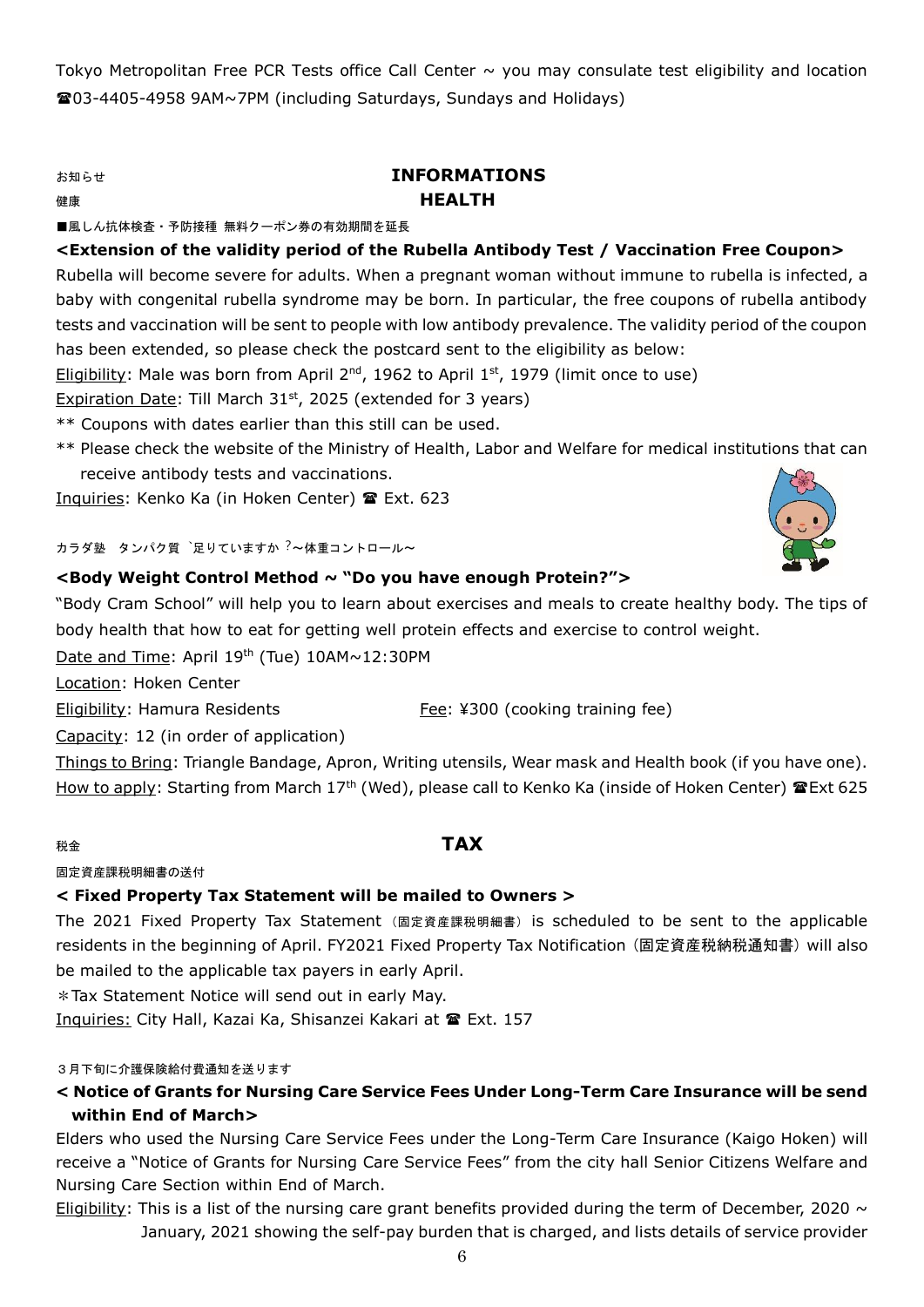who offered the service and when the service was provided.

- Please confirm receipts issued by the service provider or Declaration of Services Rendered issued by your care manager.
- The document is not a bill. No payment actions are necessary in response to the notification.

Inquiries: Kourei Fukushi Kaigo Ka, Kaigo Hoken Kakari, <sup>2</sup> Ext. 144

#### 介護保険料特別徴収(年金引落し)開始します

#### **< Long-Term Care Insurance Premiums deducted from your Public Pension >**

For those who will be paying Long-Term Care Insurance Premiums by special collection from April, a Notification of Amount of Special Collection (Premium) Letter has been sent to these applicable citizens. Based on income of 2020, the payments will be made bi-monthly in even numbered months. (A letter will be issued in early of July regarding amount to be deducted.)

Inquiries: Kourei Fukushi Kaigo Ka, Kaigo Hoken Kakari, TExt. 144

# 子育て支援ニュース **CHILDRENS SUPPORT NEWS**

対象者追加 子育て世帯への臨時特別給付金事業

#### **<Additional Eligibility ~**

# **Temporary Special Benefits (Rinji Tokubetsu Kyufukin) for Child-Rearing Households>** The following people will be added to the benefits, please apply if you are applicable.

- Additional Eligibility:
- ① Those who were not the recipient of the child allowance till September, 2021 have separated due to divorce with the former recipient and become the recipient of the child allowance from March, 2022.
- $\textcircled{2}$  Those who have not received the temporary special benefits for child-rearing households till Sep 30<sup>th</sup>, 2021 and separated from the former child allowance recipient by Feb 28, 2022 are living and rearing with high school children, etc. \*\* Please contact for details.

Benefit amount: ¥100,000.- / per child

Application deadline: March 31<sup>st</sup> (Thu), 2022

Inquiries: Kosodate Shien Ka, Shien Kakari TExt.235

#### 地域で子育てを支えるファミリー・サポート・センター!

#### **< Family Support Center >**

The Family Support center in *Hamura* City is a local membership organization where members help each other by supporting parental care. Family Support Center Beneficiary members can use the support services for looking after a child and picking up children from a school/care center, and receive the same help from other members. Also, supporting members, who wish to contribute to the community by helping busy parents, can become a temporary child care taker within their availability. The Family Support Center has the capacity to support families with children up to the  $6<sup>th</sup>$  grade; for

example, providing help when a child needs to be picked up, or staying with them until someone comes home. Much help is appreciated in spring when many children start to attend newly to schools.

#### **Support Members and Service Users Welcome!**

Currently we are accepting new member applications. Please feel free to inquire about the membership. Eligibility: Beneficiary Member.. parents of child(ren) at age 6 months up to  $6<sup>th</sup>$  grade. Supporting Member... those who are age 18 years or older with good health and spirits Fees: Mon ~ Sat 9AM~5PM... ¥700/hour, Other time frame...¥850/hour, Sunday & Holiday… ¥850/hour Application (in advance): Call or visit Family Support Center <sup>2042-554-0304</sup> within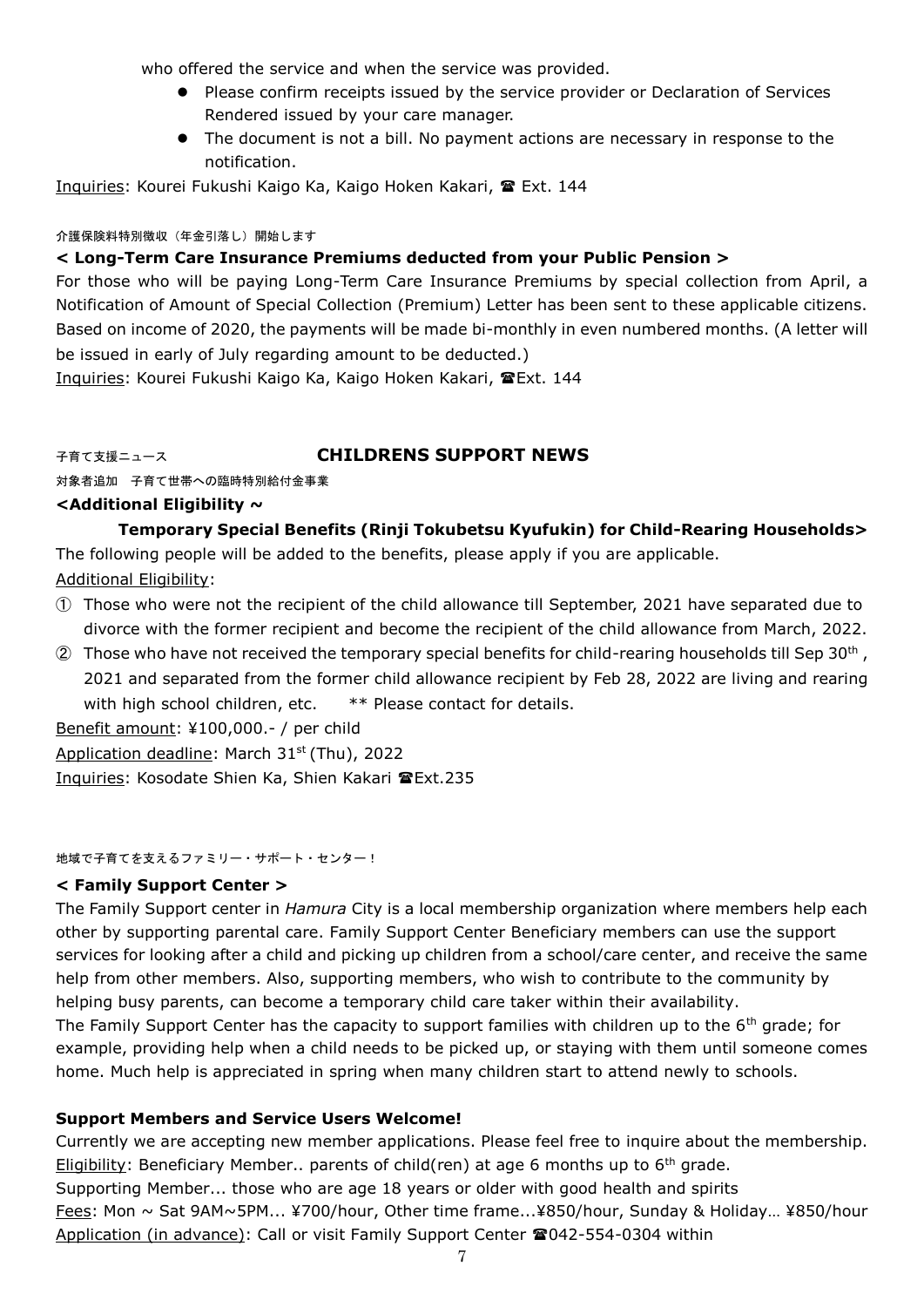# Shakai Fukushi Kyougikai.

\*In case of a sudden need of temporary childcare service, please consult Kodomo Katei Shien Center 042-578-2882.

#### 児童館 「キラキラ★事業」おともだち募集!!

#### **< Join the kids play club "KiraKira**★**Jigyo" >**

KiraKira Jigyo is an activity group for children at preschool age who are not enrolled in nursery school / kindergarten.

Eligibility: Children not attending preschool/kindergarten above 2 years old and Guardians Activity Term: April  $\sim$  March, 2023

- How to Apply: Application forms are distributed in 3 Children Centers and City Hall 2F Jido Seishonen Ka. Please fill the form and submit to any Children Centers. (City official website is available to download form)
- For details, please check the "Bookmark for Recruitment" distributed at each children center from March  $15<sup>th</sup>$  (Tue) 9AM $\sim$

| <b>Activity Name</b>   | Central Center<br><kirakira club="" ☆=""></kirakira>                                       | <b>West Center</b><br><kirakira land="" ☆=""></kirakira> | East Center<br>< KiraKira ☆ Sports>        |
|------------------------|--------------------------------------------------------------------------------------------|----------------------------------------------------------|--------------------------------------------|
|                        |                                                                                            |                                                          |                                            |
| Day                    | Tuesday                                                                                    | Friday                                                   | Monday and Wednesday                       |
|                        | (Twice per Month)                                                                          | (Twice per Month)                                        | (Twice per Month)                          |
|                        | Easy exercises, Hand playing                                                               | Easy Exercise, Hand playing                              | Trampoline and                             |
| <b>Details</b>         | game, workshops etc. (3)                                                                   | game, Workshops, Outdoors                                | rhythmic, focusing of                      |
|                        | terms)                                                                                     | activities etc.                                          | body's moving in gym.                      |
| Capacity               | 10 pairs / per term(in order<br>application) $I \sim III$ term (3<br>months for each term) | 10 pairs (in order of<br>application)                    | First 10 pairs                             |
| Fee                    | Sweet Potato Digging<br>experience Fee                                                     | Sweet Potato Digging<br>experience Fee                   | Free                                       |
| <b>Application</b>     | [1 <sup>st</sup> Term]<br>Apr $2^{nd}$ (Sat) 9AM $\sim$                                    | Apr $2^{nd}$ (Sat) 9AM $\sim$                            | Need not to apply<br>Please come directly. |
| <b>Inquiries &amp;</b> | Central <b>雷042-554-4552</b>                                                               | West 2042-554-7578                                       | East 2042-570-7751                         |
| <b>Close Day</b>       | Close Friday                                                                               | Close Tuesday                                            | Close Thursday                             |

# イベント、講座 **EVENTS**

第24 回羽村市民福祉チャリティーゴルフ大会参加者募集

#### **< The 24th Hamura Citizens Welfare Charity Golf Tournament >**

Date and Location: May 11<sup>th</sup> (Wed), Tachikawa International Country Club

Capacity: First 200

- \*\* Charity Halls and awards ceremonies will be canceled from the perspective of preventing the spread of COVID-19
- Fee: ¥2,000 / per person (please pay at the time of application)

\*\* For details, please check the website.

How to Apply: from March 15<sup>th</sup> (Tue) ~ April 8<sup>th</sup> (Fri) 9AM~4:30PM, please fill out the required items on the application form and submit to the Welfare Center with participation fee (exclude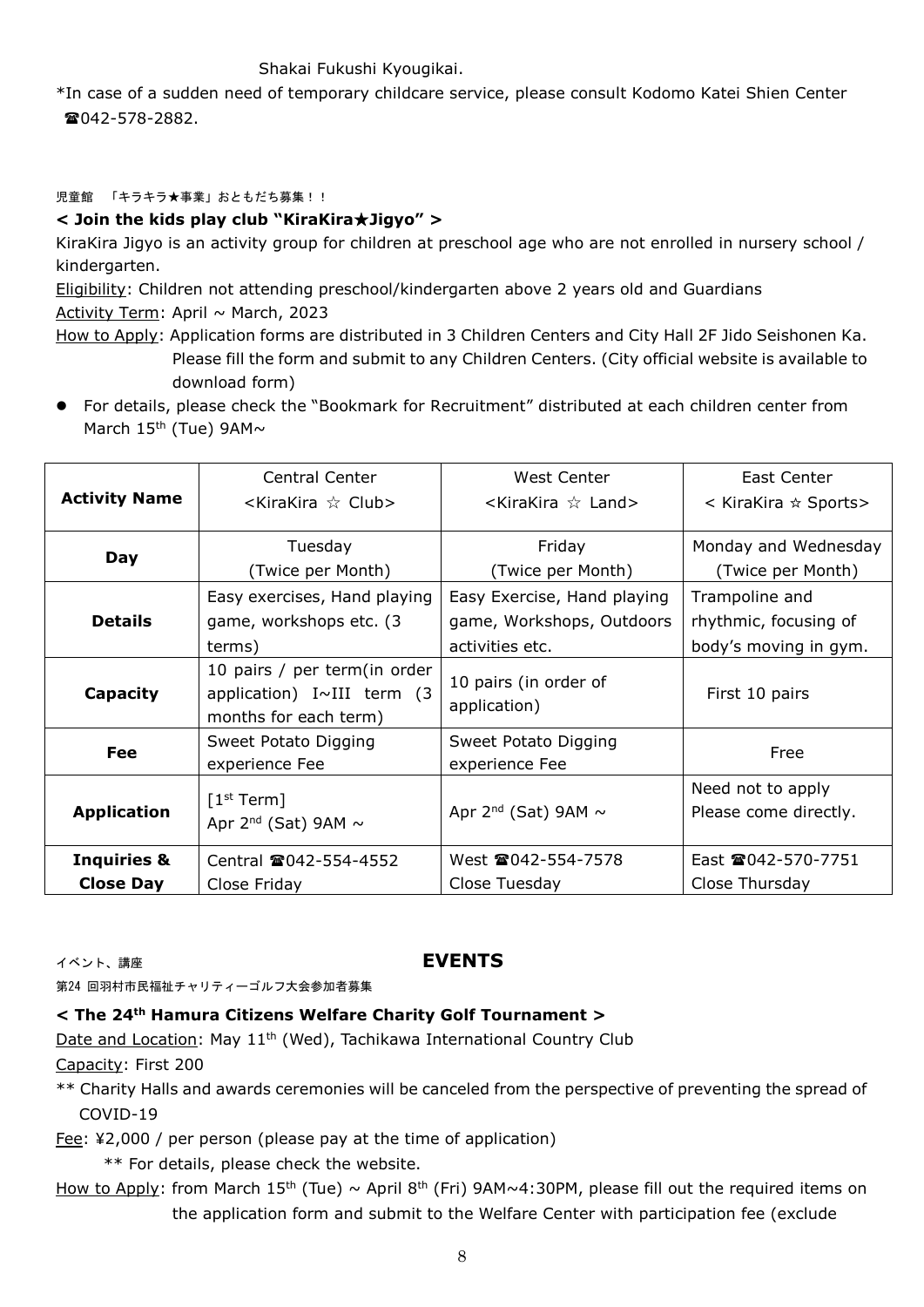Saturdays, Sundays and Holidays)

\*\* Application forms are distributed at welfare center, financial institutions in the city, business and industry halls and golfs practice clubs.

Inquiries: The 24<sup>th</sup> Hamura Citizens Welfare Charity Golf Tournament Executive Association **2042-554-0304** 

# **SPORTS CENTER 042-555-0033**

[歩いて帳] [ウォーキングマップ]配布

**< The Arui Techou Walking Map Handout >** Anyone can start a daily walk to stay healthy. We are giving out charts called "Arui Techou"for recording the number of steps you make. It can be obtained at the Sports Center and Swimming Center from March 16<sup>th</sup> (Wed) for free.

Eligibility: Hamura Residents or workers

Inquiries: Sports Center 2042-555-003

# 郷土博物館 **KYOUDO HAKUBUTSUKAN 042-558-2561**

企画展「こいのぼりと五月人形展」



# **< Boy's Day Dolls and Koinobori >**

"Tango no Sekku" is an annual event of old tradition that cerebrates boys' healthy growth.

Koinobori (Carp Banners) and Gogatsu Ningyou (Samurai Armor or boy doll) are traditionally displayed for this event.

Location: Kyoudo Hakubutsukan Kikaku Exhibit Corner, Orientation Hall and Old Shimoda Residence Term: March 26<sup>th</sup> (Sat)  $\sim$  May 15<sup>th</sup> (Sun) 9AM  $\sim$  5PM

Inquiries: Kyoudo Hakubutsukan (Hamura Museum) **2042-558-2561** \*Will not be open on Mondays.

# シルバー人材センター **SILVER CENTER 042-554-5131**

各種教室 参加者募集 **VARIOUS CLASSES** 

Welcome to participate various classes to have experienced members to instruct you carefully.

Location: Silver Center

# **< Study Class >** 学習教室

Former teacher will provide guide nicely.

Eligibility: The 4<sup>th</sup>  $\sim$  6<sup>th</sup> grade of Elementary School students (up to April, 2022)

Details: Japanese, Mathematics, Society and school home works.

Date and Time: Every Tuesday, Wednesday and Thursday (exclude holidays) One and half hours after school. \*\* For details, please inquiry.

Fee: ¥5,000 / per month (4 times) Capacity: about  $1 \sim 2$  people each class

**< English Conversation Class for Beginner >** 英会話教室(初級コース)

The conversation class for knowledge learned from junior high school. Only for few people class. Date and Time: Every Tuesday (4 times / monthly, exclude the  $5<sup>th</sup>$  week and holidays) 2PM~3:30PM Fee: ¥4,500 (include textbook fee)

**< Advanced English Conversation Class >** 英会話教室(中級コース)

Aiming for progress of English Conversation Class.

Date and Time: Every Tuesday (4 times / monthly, exclude the 5<sup>th</sup> week and holidays) 4PM~5:30PM

Fee: Fee: ¥4,500 (include textbook fee)

# **< Flower Arrangement Class >** 生花教室

Let us have Flower Arrangement even you are beginner.

Date and Time: Every the 3<sup>rd</sup> Friday 1:30PM∼3PM

Fee: ¥1,250 (Material fees)/ each lesson